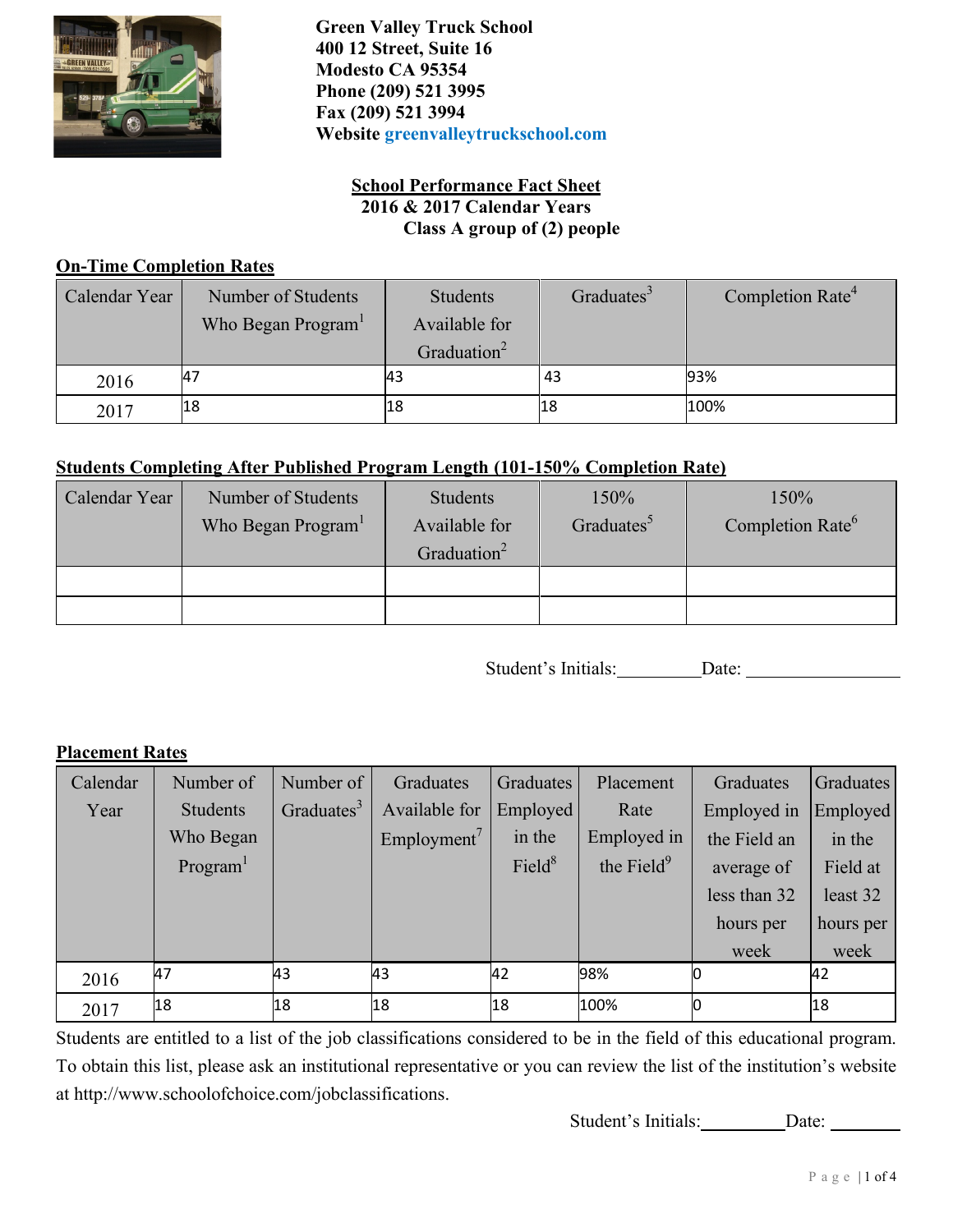#### **Examination Passage Rates (for licensure examinations not continuously administered)**

| Number of              |                           | Number students Number Who Passed | Number Who  | Passage Rate <sup>12</sup> |
|------------------------|---------------------------|-----------------------------------|-------------|----------------------------|
| <b>Students Taking</b> | taking Exam <sup>11</sup> | first time                        | Failed Exam |                            |
| Exam <sup>10</sup>     |                           | Exam                              | 1st time    |                            |
| 2016                   |                           | 38                                |             | 97%                        |
| 2017                   |                           | 18                                |             | 100 %                      |

Student's Initials: Date:

## **Salary and Wage Information (includes data for the two calendar years prior to reporting)**

| Calendar | Graduates               | Graduates    | Annual Salary and Wages Reported Graduates Employed |             |             |             |              |  |
|----------|-------------------------|--------------|-----------------------------------------------------|-------------|-------------|-------------|--------------|--|
| Year     | Available for           | Employed     | in the Field <sup>14</sup>                          |             |             |             |              |  |
|          | Employment <sup>7</sup> | in Field $8$ | $$15,000$ to                                        | \$20,001 to | \$25,001 to | \$30,001 to | Students not |  |
|          |                         |              | \$20,000                                            | \$25,000    | \$30,000    | \$35,000    | Reporting    |  |
|          |                         |              |                                                     |             |             |             | Salary       |  |
| 2016     | 43                      | 42           |                                                     |             | 42          |             |              |  |
| 2017     | 18                      | 18           |                                                     |             | 18          |             |              |  |

Students are entitled to a list of the objective sources of information used to substantiate the salary disclosure. To obtain this list, please ask an institutional representative where to view this list.

Student's Initials: Date:

## **Student Loan Information**

The Cohort Default Rate (CDR) represents the percentage of this institution's students that failed to make required payments on their federal loans within three years of when they were required to begin repayment of that loan. The most recent three-year cohort default rate reported by the U.S. Department of Education for this institution is N/A.

The percentage of the students who attended this institution in 2010-2011, who received federal student loans to help pay their cost of education at the school was N/A.

Student's Initials: \_\_\_\_\_\_\_\_\_ Date: \_\_\_\_\_\_\_\_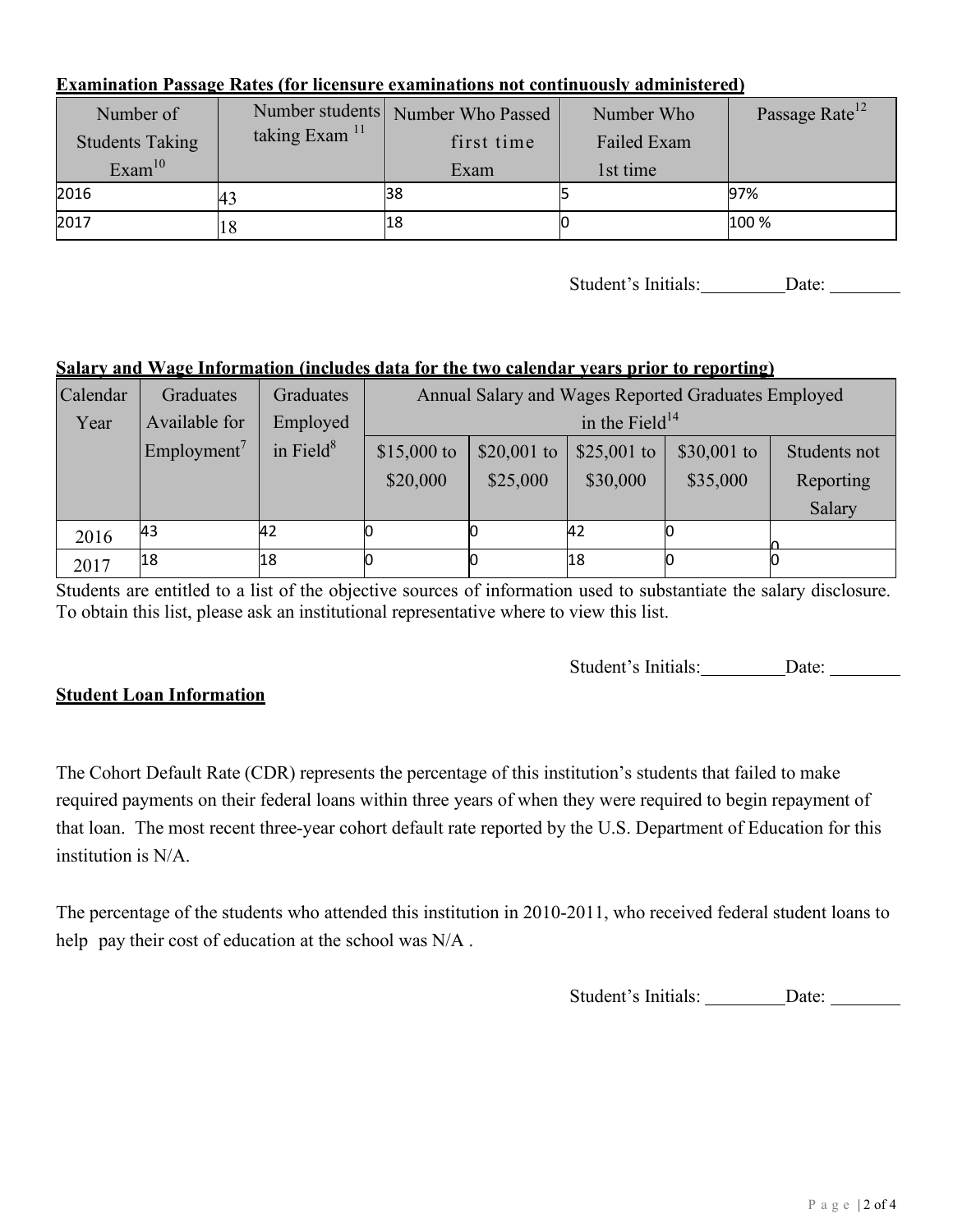This fact sheet is filed with the Bureau for Private Postsecondary Education. Regardless of any information you may have relating to completion rates, placement rates, starting salaries, or license exam passage rates, this fact sheet contains the information as calculated pursuant to state law.

Any questions a student may have regarding this fact sheet that have not been satisfactorily answered by the institution may be directed to the Bureau for Private Postsecondary Education at: P.O. Box 980818, West Sacramento, CA 95798-[0818, www.bppe.ca.gov,](http://www.bppe.ca.gov/) P: 888.370.7589 or 916.431.6959, F: 916.263.1897.

**I have read and understand this School Performance Fact Sheet. The School Performance Fact Sheet was reviewed and discussed with a school official prior to signing an enrollment agreement.**

Student Signature Date

School Official Date

## *Definitions*

<sup>1.</sup>'Number of Students Who Began Program" means the number of students who began the program who are scheduled to complete the program within the reporting calendar year.

<sup>2</sup> Students available for graduation" is the number of students who began program minus the number of students who have died, been incarcerated, or been called to active military duty.

 $3$ "Graduates" is the number of students who completed the program within 100% of the program length.

<sup>4</sup>"Completion Rate" is the number of Graduates divided by the Number of Students Available for Graduation.

 $5$ <sup>4</sup>150% Graduates" is the number of students who completed within 101-150% of the program length.

<sup>6</sup>"150% Completion Rate" is the number of students who completed the program in the reported calendar year within 101-150% of the published program length divided by the Number of Students Available for Graduation in the published program length period.

<sup>7</sup>"Graduates available for employment" means the number of graduates minus the number of graduates unavailable for employment. "Graduates unavailable for employment" means the graduates who, after graduation, die, become incarcerated, are called to active military duty, are international students that leave the